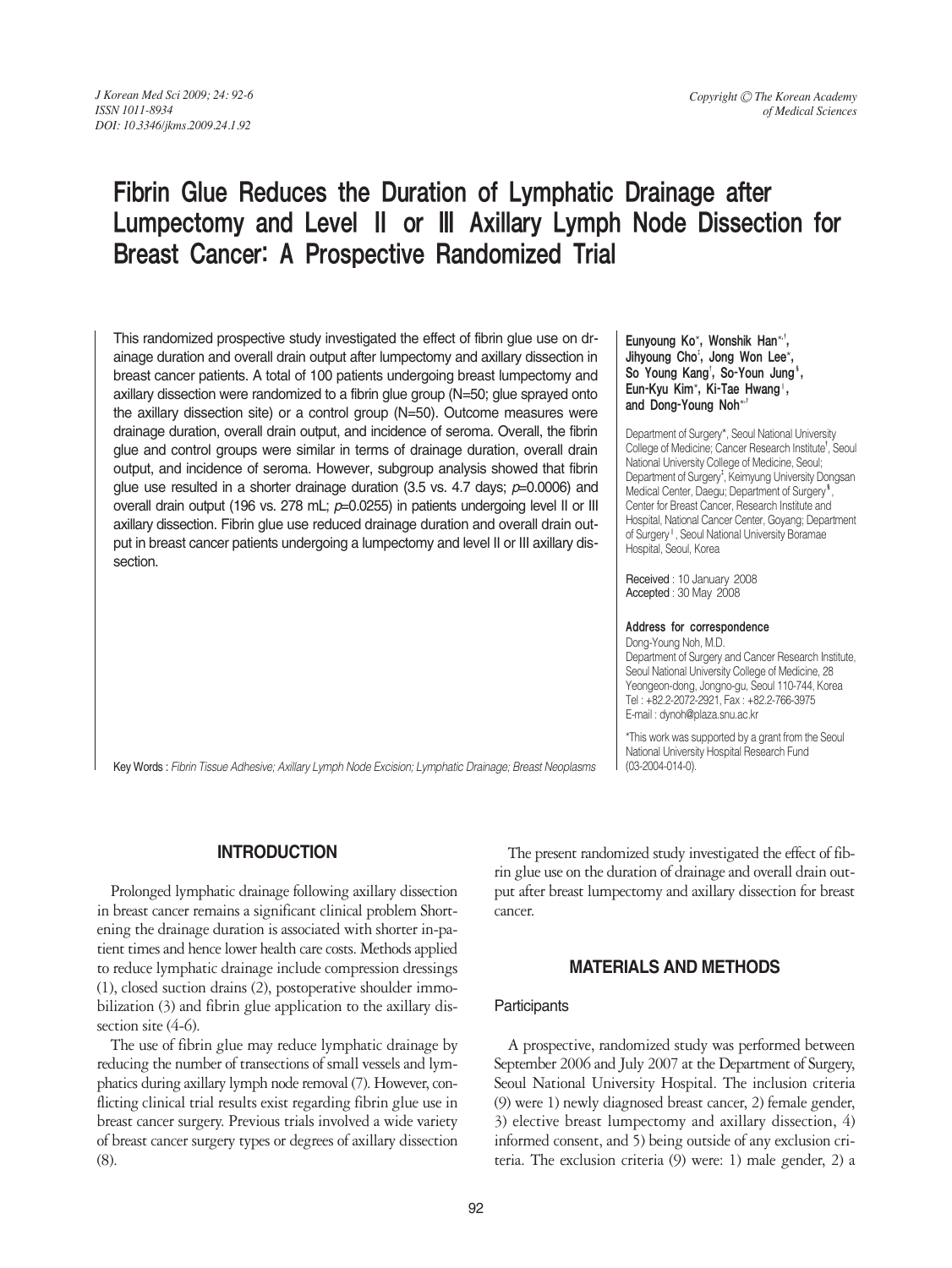body mass index  $(kg/m^2)$  <18.5 or >30, 3) current steroid use, 4) systemic anticoagulation or significant coagulation disorder, 5) diabetes, 6) heart disease, 7) history of chest radiation, 8) receiving preoperative chemotherapy, 9) planned immediate breast reconstruction, 10) pregnant or lactating, 11) limited to sentinel node biopsy, or 12) no consent. The study was approved by the Institutional Review Board of the Seoul National University Hospital.

#### Treatment protocol

Surgery was performed by two surgeons using principally identical methods. All patients underwent a lumpectomy and level I or greater axillary lymph node dissection, and an effort was made to ligate major vessels. For the patients in the fibrin glue group, fibrin glue (Greenplast kit�, Green Cross, Seoul, Korea) was mixed intraoperatively and diluted twice according to standard instructions, and 2 mL was sprayed onto the axillary dissection site using an aerosol spray applicator (Green Jet V2�, Green Cross, Seoul, Korea), after which manual compression was applied for 2 min according to manufacturer's manual. A Jackson-Pratt closed suction 100 mL/3.2 mm drain was placed into the axillary dissection site for all patients. Compression dressings with surgical bras and pads were applied to all patients for the first 5 days after surgery. Arm movement was restricted to below 90 degrees for 5 days (3). Participants were discharged on postoperative day  $5 \pm 1$ regardless of drain removal, and were routinely followed-up on postoperative days  $12 \pm 1$  and  $30 \pm 2$ .

#### **Outcomes**

The primary outcome measure was the duration of drainage. Drainage was assessed daily from the day of surgery, and drains were removed when the drainage volume fell to <30 mL over a 24-hr period. Secondary outcome measures were overall drain output and the incidence of symptomatic seroma formation. A symptomatic seroma was defined as a palpable fluid collection under the wound with symptoms, and was treated using aspiration or open drain insertion. In addition, all wound-related complications were recorded. The wound was examined daily until discharge and during each clinic visit. Wound infections were defined as erythema and/or purulent discharge from the incision site, and were treated using an oral antibiotic for at least 3 days.

#### Sample size

The primary endpoint was the duration of drainage. In a pilot study with 21 patients, the mean drainage duration was 3.0 days for the case group and 3.2 days for the control group, and the standard deviation of the mean difference between the case and control groups was 0.255. The current study had a power of 90 percent to show whether the drainage duration

differed between the fibrin glue and non-fibrin glue groups. This approach assumed that the drainage duration for the two groups was equal, and that a difference of 10 percent or less was clinically irrelevant.

This approach required each group to have a sample size of 49 considering a 30% dropout, and  $\alpha$  (two-sided) was set at 0.05. The enrollment procedure engaged 50 patients per group.

#### Randomization

Patients were randomized using a web-based program hosted at the Medical Research Collaborating Center at Seoul National University Hospital. Participant randomization was done after bleeding control and confirmation of a negative margin status, immediately before wound closure. Fig. 1 shows the Consolidated Standards of Reporting Trials (CON-SORT) flow chart outlining the progress of participants through the study (10). One hundred participants were randomized, 50 to the fibrin glue group and 50 to the control group (non-fibrin glue). Three fibrin glue patients and two control patients were excluded after randomization due to postoperative bleeding.

#### **Blinding**

The surgical team was 'blinded' to treatment assignment until the completion of the surgical dissection and bleeding control just prior to randomization. The personnel involved in recording drainage volumes and complications were also blinded to the treatment assignment.



Fig. 1. Study flow chart. BMI, body mass index; body weight (kg)/height $^2$  (m<sup>2</sup>). \*Five patients with postoperative bleeding were excluded .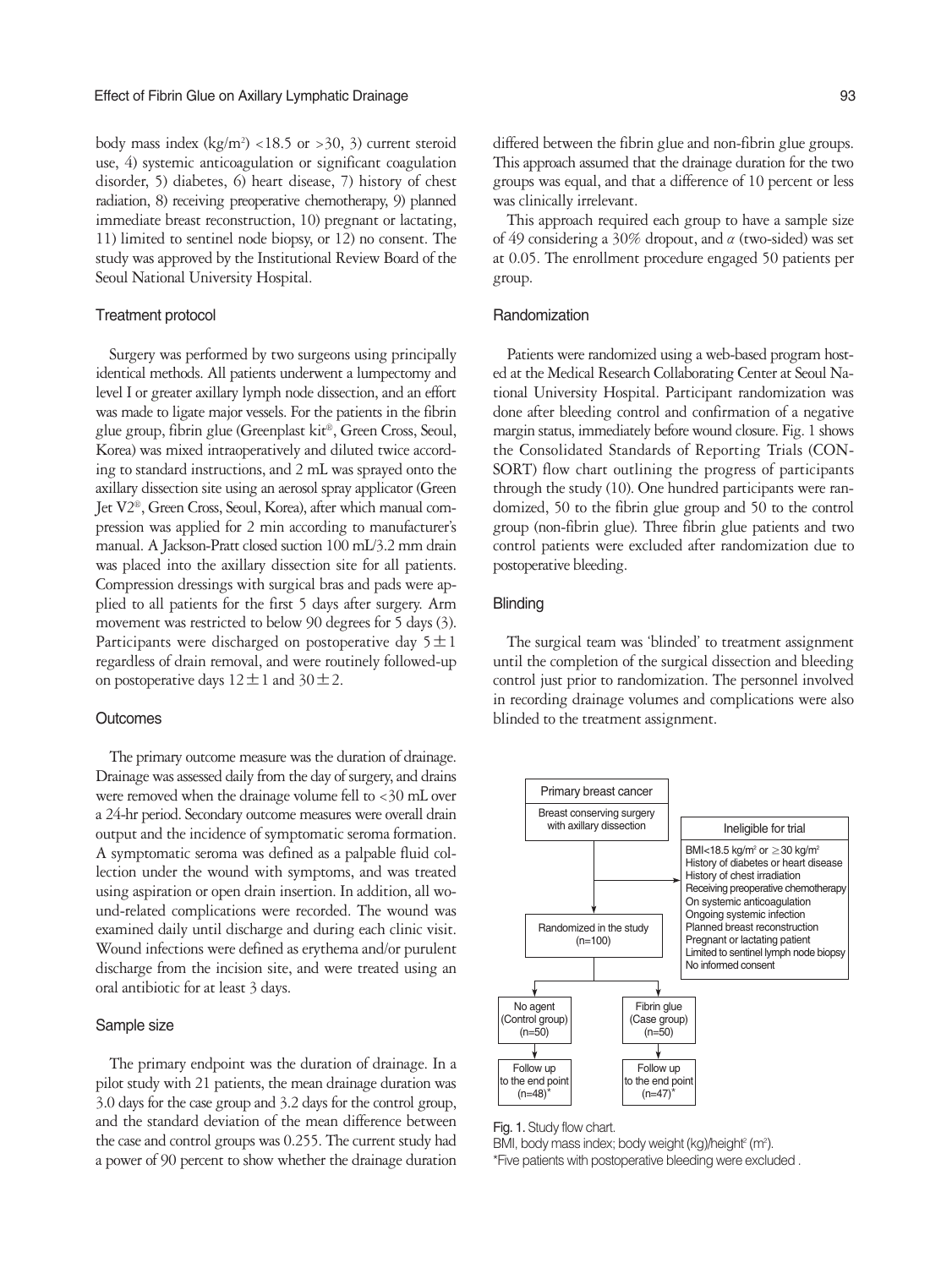## Statistical methods

Data were stored using the Excel (Microsoft Corporation, Redmond, WA, U.S.A.) spread sheet program, and statistical analyses were performed using SPSS software version 12.0 (SPSS, Chicago, IL, U.S.A.) and SAS (SAS Inc., Cray, NC, U.S.A.). Outcome criteria were analyzed on an intension-totreat basis and all tests were two-tailed. Qualitative data were compared using the Pearson's chi-square-test for more than 30 samples and Fisher's exact test for less than 30 samples. Quantitative data were expressed as means (standard deviations), and were compared using Student t-tests for all group samples and using Mann-Whitney U tests for subgroup samples. Using the general linear model (GLM) procedure, two-way analysis of variance (ANOVA) was used to identify subgroups showing the greatest benefit from use of fibrin glue. A *p* value <0.05 was considered to indicate a significant difference.

## **RESULTS**

Of the 100 patients enrolled (50 fibrin glue, 50 control), 95 completed the study to the endpoint. All five of those that did not complete the study developed postoperative bleeding on the day of surgery, and four of them were conservatively treated (compression dressing with elastic bandage and open drain insertion) and the other underwent re-exploration for bleeding control and hematoma evacuation. It was not possible to measure the drainage duration or overall drain output in those five patients because the Jackson-Pratt closed suction drain was removed and an open drain inserted.

There were no significant differences between the fibrin glue and control groups with respect to age, body mass index (BMI), tumor size, the number of lymph nodes removed, and the number of tumor- involved lymph nodes (Table 1). Level I axillary dissection and node-negative status were found to be associated with a shorter drainage duration  $(p=0.0001)$ 

|  | <b>Table 1.</b> Patient characteristics |  |
|--|-----------------------------------------|--|
|  |                                         |  |

| Variables                            | Fibrin glue group Control group |                | р                    |
|--------------------------------------|---------------------------------|----------------|----------------------|
| No. of participants                  | 47                              | 48             |                      |
| Age $(yr)^*$                         | $48.5 \pm 8.7$                  | $47.9 \pm 7.7$ | $0.784^{\dagger}$    |
| BMI $(kg/m2)*$                       | $23.7 + 2.9$                    | $230 + 22$     | $0.188^{\dagger}$    |
| Tumor size (cm)*                     | $2.1 \pm 0.9$                   | $1.8 \pm 0.8$  | $0.097$ <sup>t</sup> |
| No removed nodes*                    | $12.6 \pm 5.6$                  | $12.5 \pm 6.0$ | $0.813^{\dagger}$    |
| No. of tumor-involved nodes*         | $0.8 \pm 1.8$                   | $0.8 \pm 1.3$  | $0.895^{\dagger}$    |
| Highest level of axillary dissection |                                 |                | $0.995^{\ddagger}$   |
| Level I                              | 25                              | 26             |                      |
| Level II                             | 15                              | 15             |                      |
| Level III                            |                                 |                |                      |

\*Values represent mean±standard deviation. Significance was tested using <sup>†</sup>Student's t-tests and <sup>‡</sup>Pearson chi-square tests. BMI, body mass index.

and  $p=0.004$ , respectively) and lower overall drain output  $(p=$ 0.0001 and  $p=0.003$ , respectively), while other factors such as age <60 yr and BMI <25 kg/m<sup>2</sup> were not (Table 2).

## Duration of drainage, overall drain output and complications

The mean drainage duration was 3.3 days for the fibrin glue group and 3.8 days for the control group  $(p=0.067)$ . The overall drain output was 174 mL for the fibrin glue group and 197 mL for the control group (*p*=0.309). The differences between groups for these two factors were not found to be statistically significant (Table 2). In addition, the fibrin glue and control groups were found to be similar in terms of the incidence of seroma, postoperative bleeding and wound infection (Table 4).

## Subgroup analysis

Participants were classified according to two categorical factors and the data underwent an analysis of variance. One factor was the use of fibrin glue and the other factor was the axillary dissection level or node status. The variance between groups classified according to the use of fibrin glue and axillary dissection level was significant in terms of drainage duration  $(p=0.0005)$  and overall drain output  $(p=0.0098)$  (Table 3). The drainage duration was shorter (3.5 vs. 4.7 days; *p*= 0.0006) and the overall drain output was lower (196 vs. 278 mL; *p*=0.0255) in the fibrin glue group compared with the control group among those undergoing level II or III axillary

Table 2. Univariate analysis of the association between clinicopathological variables and drainage duration or overall drain output

| Variables                  | Duration of<br>drainage<br>Mean $\pm$ SD<br>(day) | р      | Overall drain<br>output<br>Mean $\pm$ SD<br>(mL) | р      |
|----------------------------|---------------------------------------------------|--------|--------------------------------------------------|--------|
| Use of fibrin glue         |                                                   | 0.067  |                                                  | 0.309  |
| No (n=47)                  | $3.8 \pm 1.4$                                     |        | $197 + 132$                                      |        |
| Yes $(n=48)$               | $3.3 \pm 0.9$                                     |        | $174 + 87$                                       |        |
| Highest axillary level     |                                                   | 0.0001 |                                                  | 0.0001 |
| Level $1(n=51)$            | $3.1 \pm 0.9$                                     |        | $142 + 80$                                       |        |
| Level II or III $(n=44)$   | $4.1 \pm 1.3$                                     |        | $237 \pm 123$                                    |        |
| Node status                |                                                   | 0.004  |                                                  | 0.003  |
| Node negative (n=59)       | $3.3 \pm 1.0$                                     |        | $157 + 86$                                       |        |
| Node positive (n=36)       | $4.0 \pm 1.3$                                     |        | $234 \pm 133$                                    |        |
| $BMI$ (kg/m <sup>2</sup> ) |                                                   | 0.533  |                                                  | 0.364  |
| 19.5-24 (n=67)             | $3.5 \pm 1.1$                                     |        | $179 + 93$                                       |        |
| 25-30 (n=28)               | $3.7 \pm 1.4$                                     |        | $202 \pm 150$                                    |        |
| Age                        |                                                   | 0.888  |                                                  | 0.408  |
| <60 yr (n=85)              | $3.6 \pm 1.2$                                     |        | $189 + 114$                                      |        |
| ≥60 yr (n=10)              | $3.5 \pm 1.1$                                     |        | $160 \pm 102$                                    |        |
|                            |                                                   |        |                                                  |        |

Significance was determined using Student's t-tests. BMI, body mass index.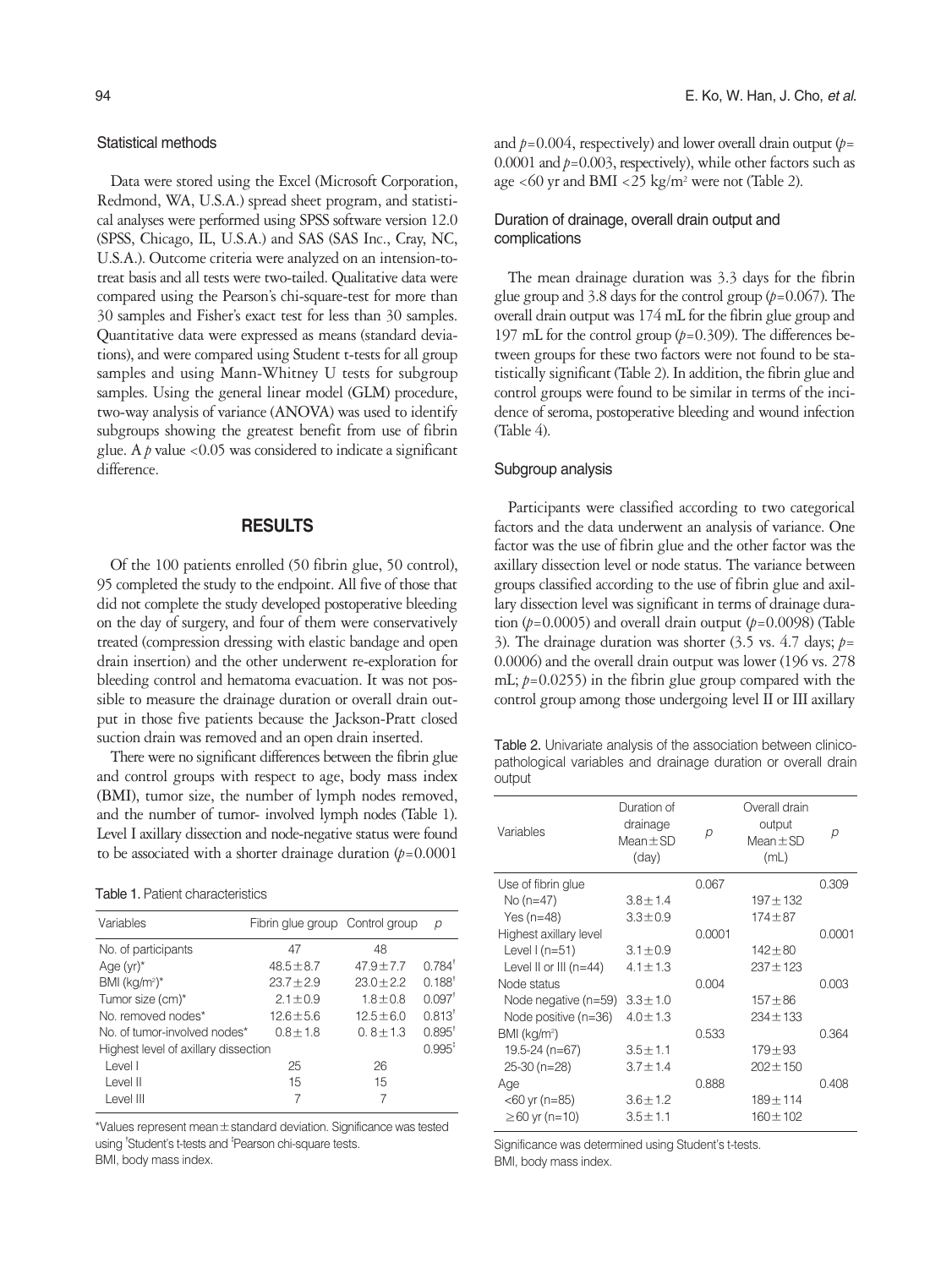|                                   | Fibrin glue group |               | Control group |               |                       |
|-----------------------------------|-------------------|---------------|---------------|---------------|-----------------------|
|                                   | No.               | $Mean \pm SD$ | No.           | $Mean \pm SD$ | р                     |
| Duration of drainage (days)       |                   |               |               |               |                       |
| Highest axillary dissection level |                   |               |               |               | $0.0005*$             |
| Level I                           | 25                | $3.2 \pm 1.0$ | 26            | $3.0 \pm 0.8$ | $0.3444^{\dagger}$    |
| Level II or III                   | 22                | $3.5 \pm 0.9$ | 22            | $4.7 \pm 1.4$ | $0.0006$ <sup>t</sup> |
| Nodal status                      |                   |               |               |               | $0.0818*$             |
| Node negative                     | 30                | $3.2 \pm 0.9$ | 29            | $3.3 \pm 1.2$ | $0.6884$ <sup>t</sup> |
| Node positive                     | 17                | $3.5 \pm 0.9$ | 19            | $4.5 \pm 1.5$ | $0.0271$ <sup>+</sup> |
| Overall drain output (mL)         |                   |               |               |               |                       |
| Highest axillary dissection level |                   |               |               |               | $0.0098*$             |
| Level I                           | 25                | $154 \pm 90$  | 26            | $129 + 67$    | $0.2607$ <sup>t</sup> |
| Level II or III                   | 22                | $196 + 80$    | 22            | $278 \pm 146$ | $0.0255^{\dagger}$    |
| Nodal status                      |                   |               |               |               | $0.1123*$             |
| Node negative                     | 30                | $160 + 88$    | 29            | $154 \pm 86$  | $0.7851$ <sup>1</sup> |
| Node positive                     | 17                | $199 + 82$    | 19            | $265 \pm 162$ | $0.1432$ <sup>t</sup> |

Table 3. Subgroup analysis of the effect of fibrin glue on drainage duration and overall output

Significance was tested using \*two-way analysis of variance between groups or <sup>†</sup>Mann-Whitney U-tests.

#### Table 4. Complications

| Event                  | Fibrin glue group Control group<br>$(n=50)$ | $(n=50)$ | D     |
|------------------------|---------------------------------------------|----------|-------|
| Seroma                 | 10                                          | 12       | 0.667 |
| Postoperative bleeding | 3                                           | 2        | 0.630 |
| Wound infection        | 3                                           | 2        | 0.630 |
| Total $(\%)$           | 16 (32%)                                    | 16 (32%) |       |

Significance was tested using Pearson chi-square tests.

dissection. These differences were not apparent in those undergoing level I axillary dissection. While the data appeared to suggest there may have been a greater benefit from the use of fibrin glue in patients with a positive node status compared with a negative node status, the differences were not statistically significant  $(p=0.0818)$  for drainage duration and  $p=$ 0.1123 for overall drain output).

#### **DISCUSSION**

While prolonged axillary lymphatic drainage is not a serious complication after axillary dissection in breast cancer, it remains the main cause of prolonged hospital stays resulting in increased health care costs. Therefore, several approaches have been used to reduce axillary lymphatic drainage, such as the use of fibrin glue and immobilization of the affected arm (11).

Although Lindsey et al. (12) reported that fibrin glue reduced lymphatic drainage in rats, conflicting results have been reported in clinical trials. Five studies (4-6, 9, 13) have examined the association between fibrin glue use and drainage duration or overall drain output. Three of those studies (4-6) showed that fibrin glue reduced both axillary lymphatic drainage and drainage duration, while two (9, 13) reported that fibrin glue had no effect on either axillary lymphatic drainage and drainage duration. Moreover, a meta-analysis of several published trials (8) reported that while the data appeared to suggest decreased overall drain output and a shorter drainage duration in patients receiving fibrin sealant, the findings were not statistically significant. Those studies enrolled almost exclusively mastectomy cases or various cases rarely involving lumpectomy, therefore making it difficult to accurately evaluate axillary lymphatic drainage due to the influence of fluid from the mastectomy site or the heterogeneity of surgery.

The present study enrolled patients undergoing only breast lumpectomy and axillary dissection to minimize the influence of fluid from mastectomy or lumpectomy. The analysis of all patients showed that fibrin glue use did not reduce the drainage duration or the overall drain output. However, subgroup analysis showed that the use of fibrin glue reduced both drainage duration and overall drain output in patients undergoing level II or III axillary dissection. Fibrin glue had no such effect in patients undergoing level I axillary dissection.

The current study found that in both fibrin glue and control groups, drainage duration and overall drain output increased as the level of axillary dissection or nodal stage increased, and that the benefit from the use of fibrin glue was greater in those undergoing higher level dissections. Moreover, the data suggest that a study using a larger population may find that there is greater benefit from fibrin glue use in node-positive patients compared to node-negative patients. The present results suggest that fibrin glue use will be beneficial under conditions of high drainage, such as axillary dissection extended to two or three levels, higher nodal stage (14), following preoperative chemotherapy, old age (2) and obesity (11). In contrast to previous studies (2, 11), the present study did not find an association between lymphatic drainage